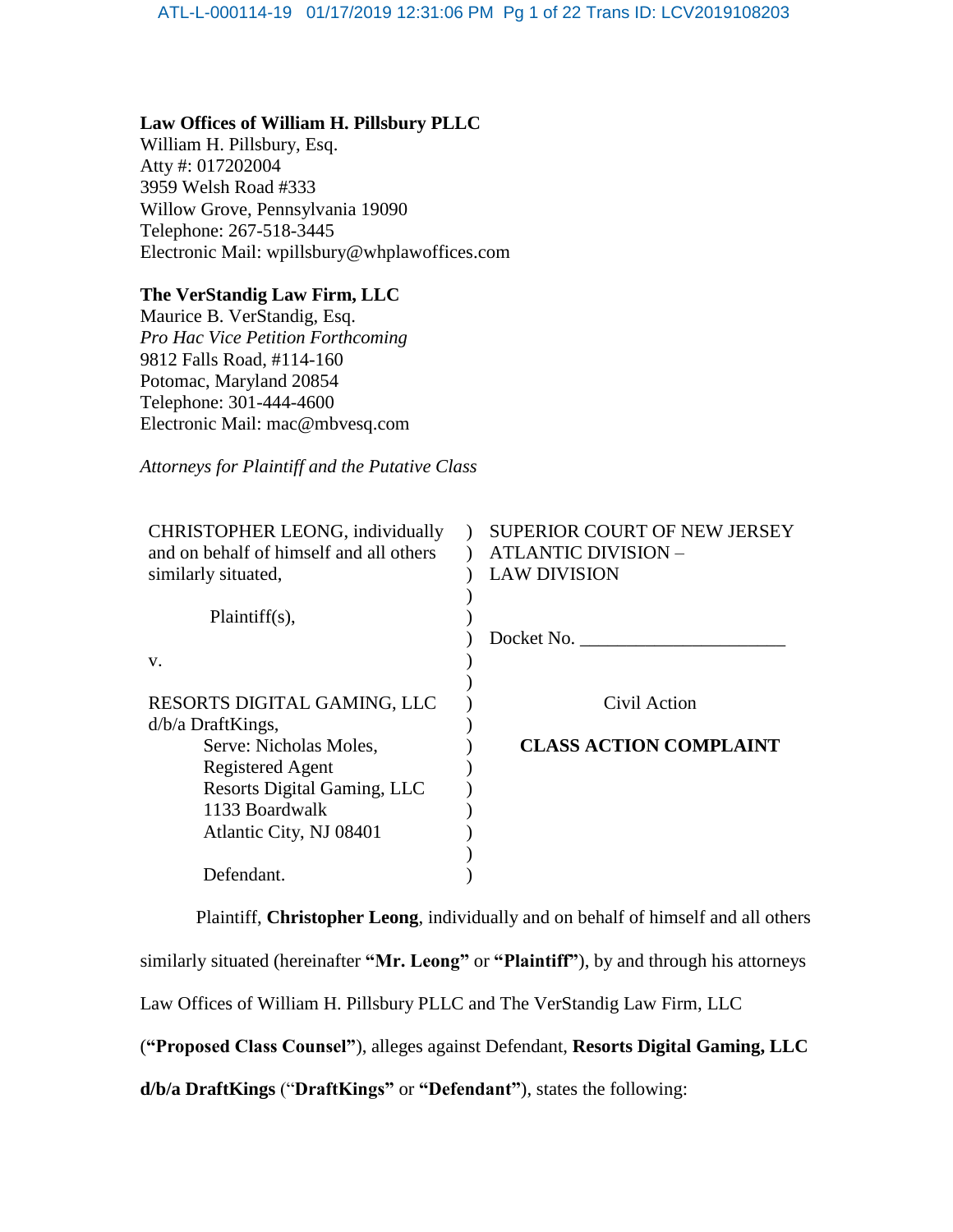## **Preliminary Statement**

1. Plaintiff brings this class action individually and on behalf of a putative class of persons and entities (as defined herein, the **"Class"**) that participated in the Sports Betting National Championship (The "SBNC"), operated and marketed by the Defendant.

2. Plaintiff and the Class members all paid entry in the SNBC based on Defendant's representations, express and/or implied, that the SNBC would be a fair and adequately operated sports betting event allowing all Class members equal opportunity.

3. Plaintiff asserts that the Defendant's negligent, arbitrary, and capricious operation of the SNBC, while continually marketing to a national and large audience of participants, was, among other things, an unconscionable commercial practice that denied Plaintiff and the Class of the fundamental benefit underlying the opportunity to participate in the SBNC.

4. Defendant's conduct has rendered the initial entry fee entirely or substantially worthless.

### **Parties**

5. Plaintiff Christopher Leong is a natural person who is, and at all times relevant to the allegations in this matter was, an individual residing in the State of New York.

6. Defendant DraftKings is a New Jersey limited liability company with its principle place of business in Atlantic County, New Jersey.

## **Jurisdiction and Venue**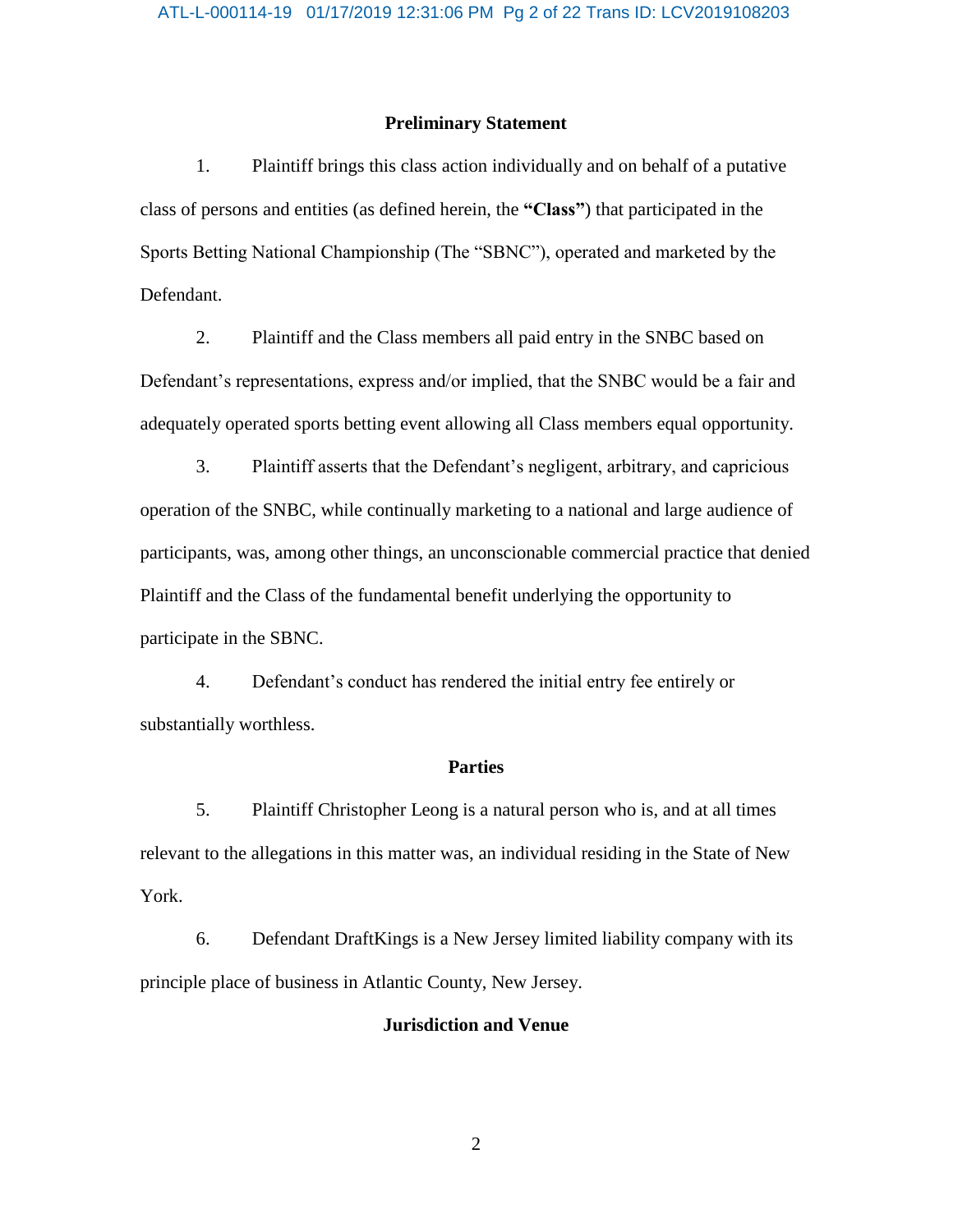#### ATL-L-000114-19 01/17/2019 12:31:06 PM Pg 3 of 22 Trans ID: LCV2019108203

7. This Honorable Court enjoys jurisdiction over the instant controversy pursuant to the allowances of Section 3, Paragraph 2 of Article 6 of the New Jersey Constitution of 1947, and enjoys personal jurisdiction over the Defendant pursuant to the allowances of New Jersey Court Rule 4:4-4 as the Defendant is a limited liability company formed under the laws of the State of New Jersey that is headquartered and regularly conducts business in this state, and otherwise has sufficient minimum contacts with New Jersey to justify the exercise of jurisdiction.

8. Venue is properly laid in Atlantic County, New Jersey, pursuant to the allowances of New Jersey Court Rule  $4:3-2(a)(3)$  as the Defendant resides in Atlantic County, New Jersey; regularly conducts business in Atlantic County, New Jersey; and many of the actions complained of herein occurred within Atlantic County, New Jersey.

## **General Allegations: Sports Betting National Championship**

9. The Defendant operates an online sports wagering platform within the State of New Jersey, through which members of the public – regardless of their respective state(s) of citizenship – may wager on sporting contests so long as such members of the public are physically present in the State of New Jersey at the time they place their wagers.

10. From January 11, 2019 through January 13, 2019, the Defendant operated a promotion known as the Sports Betting National Championship, encouraging people from across the United States to travel to New Jersey to compete against other amateur and professional sports bettors.

11. The fee to enter the SBNC was Ten Thousand Dollars and No Cents (\$10,000.00) (the "Entry Fee"), Four Thousand Seven Hundred Dollars and No Cents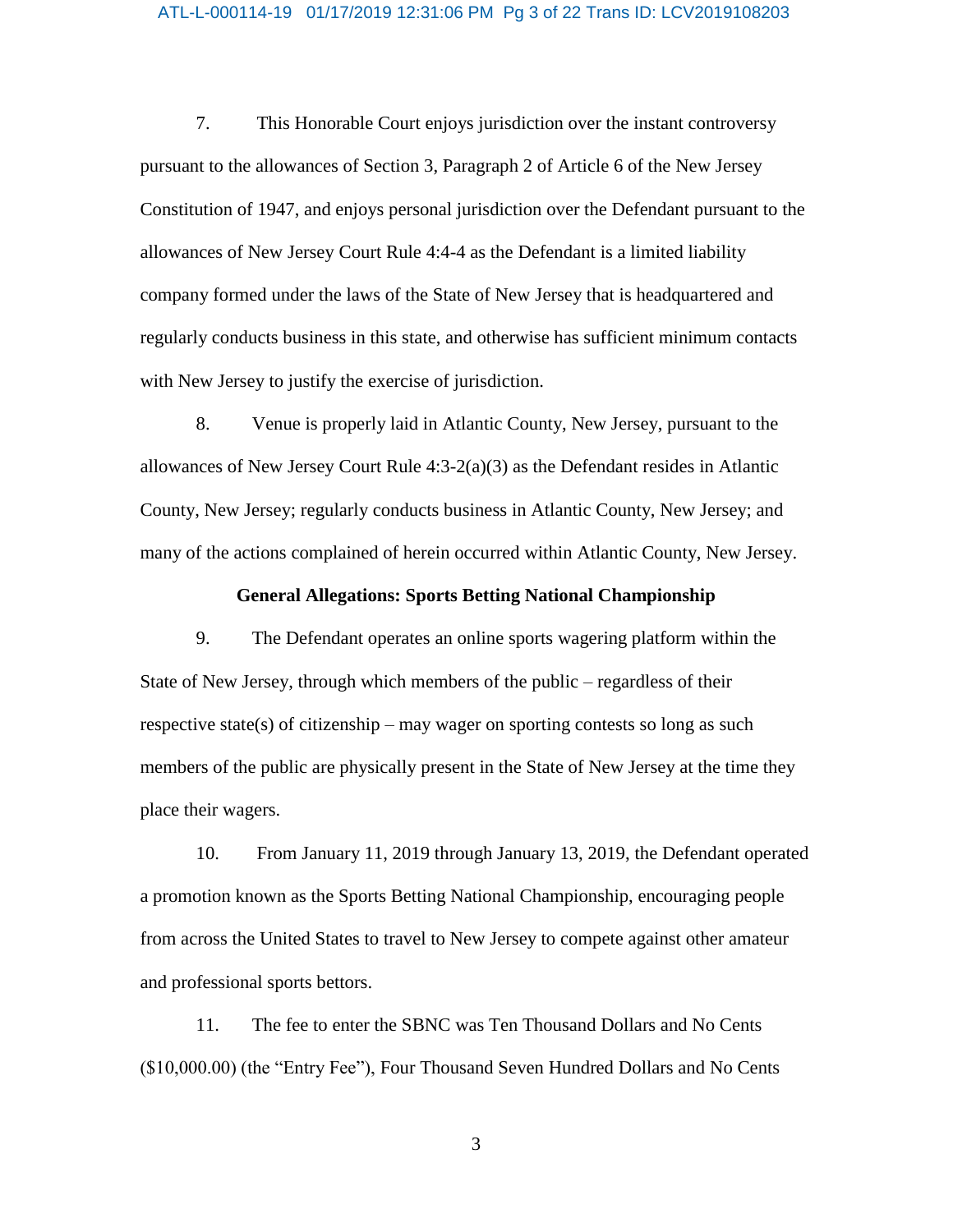#### ATL-L-000114-19 01/17/2019 12:31:06 PM Pg 4 of 22 Trans ID: LCV2019108203

(\$4,700.00) of which was allotted to a tournament prize pool, Three Hundred Dollars and No Cents (\$300.00) of which was allotted to pay the Defendant an administrative fee, and Five Thousand Dollars and No Cents (\$5,000.00) of which was credited to respective participants' online accounts for use during the SBNC.

12. The Defendant guaranteed the SBNC would have a total prize pool of not less than Two Million Five Hundred Thousand Dollars and No Cents (\$2,500,000.00) and guaranteed the winner of the SBNC would receive a first place prize of not less than One Million Dollars and No Cents (\$1,000,000.00).

13. The Defendants provided participants entering the SBNC with a special online account – separate and apart from any account they otherwise maintain with the Defendant – in which one half of the entry fee would be deposited, and they would use that Five Thousand Dollars and No Cents (\$5,000.00) to wager on one or more sporting events throughout the duration of the SBNC.

14. The Defendant advertised the SBNC was structured such that all participants would be able to retain whatever funds they still had at the conclusion of the SBNC – meaning the Five Thousand Dollars and No Cents (\$5,000.00) with bettors they were wagering was, at all times, "real money" and not a faux currency used solely for tournament purposes – but that prizes would be awarded based on which individuals could amass the greatest sum of money during the three day contest, using the subject funds to place wagers on sporting contests.

15. The greatest profit potential in the SBNC was found in these prizes to be awarded to the top ranking contestants; the size of the prizes appreciably dwarfed the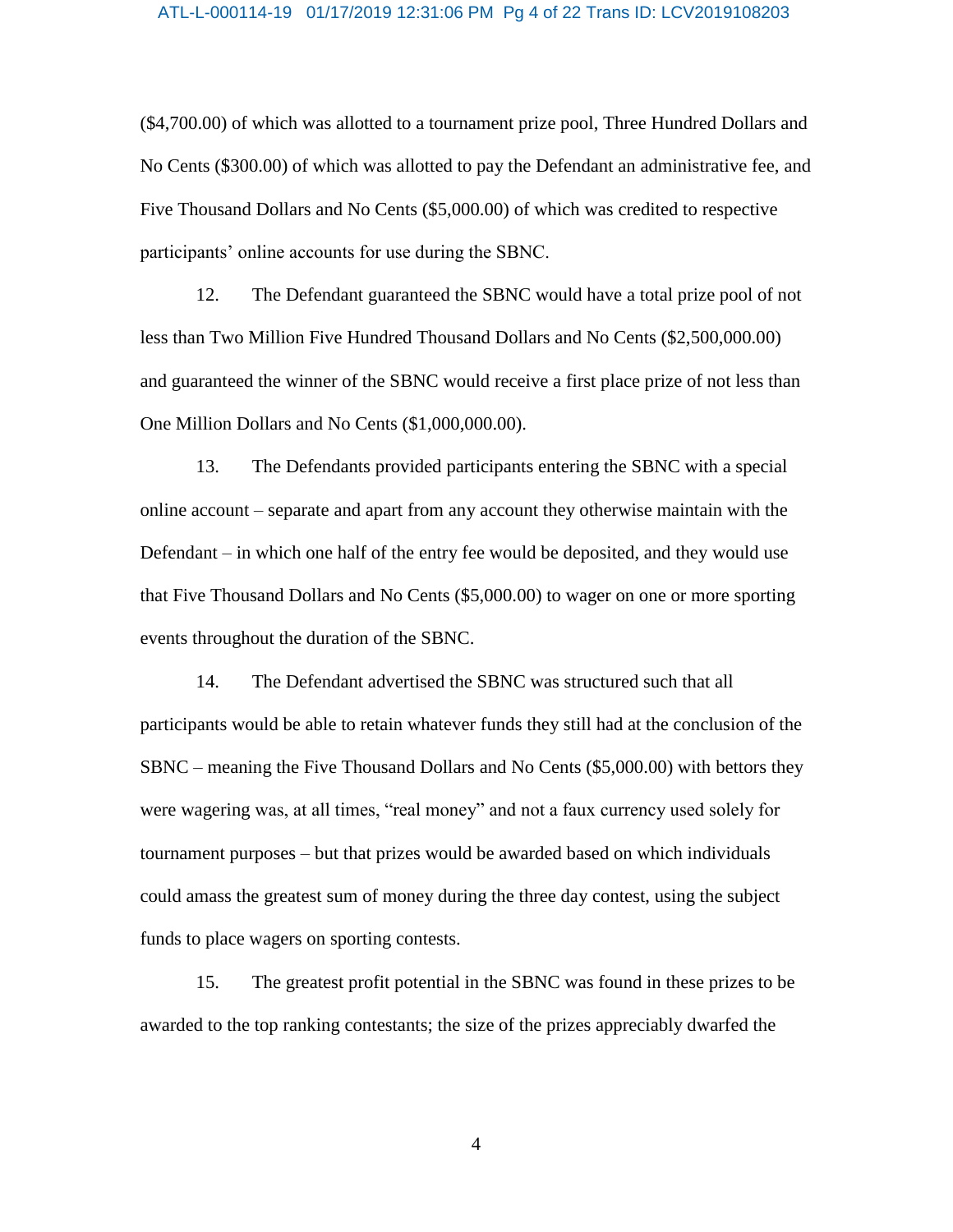#### ATL-L-000114-19 01/17/2019 12:31:06 PM Pg 5 of 22 Trans ID: LCV2019108203

money one could reasonably expect to gain betting over a three day period with a Five Thousand Dollar and No Cents (\$5,000.00) starting bankroll.

16. The terms and conditions for the SBNC were sparse in nature, providing entrants, *inter alia*, "can wager on any sport (or combination of sports via parlay) or wager in the [DraftKings Sportsbook] that is live between 12:00pm EST Friday January 11th and 1am Sunday January 13th and whose event(s) are graded by 8am EST on Sunday January 13th."

17. "Grading" is an industry term for the time when a sportsbook determines if a given wager on a specific event was successful of unsuccessful; grading is normally automated in nature and normally occurs in the moments following completion of the given sports contest.

18. "Grading" is not subjective in any way; sports wagers are uniformly structured in a manner that a bettor wins, loses or "pushes" (ties) depending on the objectively determined outcome of a sporting contest or a series of sporting contests.

19. The SBNC's terms and conditions further provided, *inter alia*, "All users will be subject to the same limits on any given bet a given point in time. Any request submitted by a user to accept a wager in excess of that maximum wager will be rejected. In the event that a requested wager is inadvertently accepted in excess of offered maximum that excess wager will be voided and the wager will be returned to the customer," before continuing, "Betting limits: All users in the contest will be subject to the same betting limits across eligible events at any given point in time."

20. Critically, the Defendant never announced any betting limits for the SBNC, did not publish any limits in the official terms and conditions, did not publish any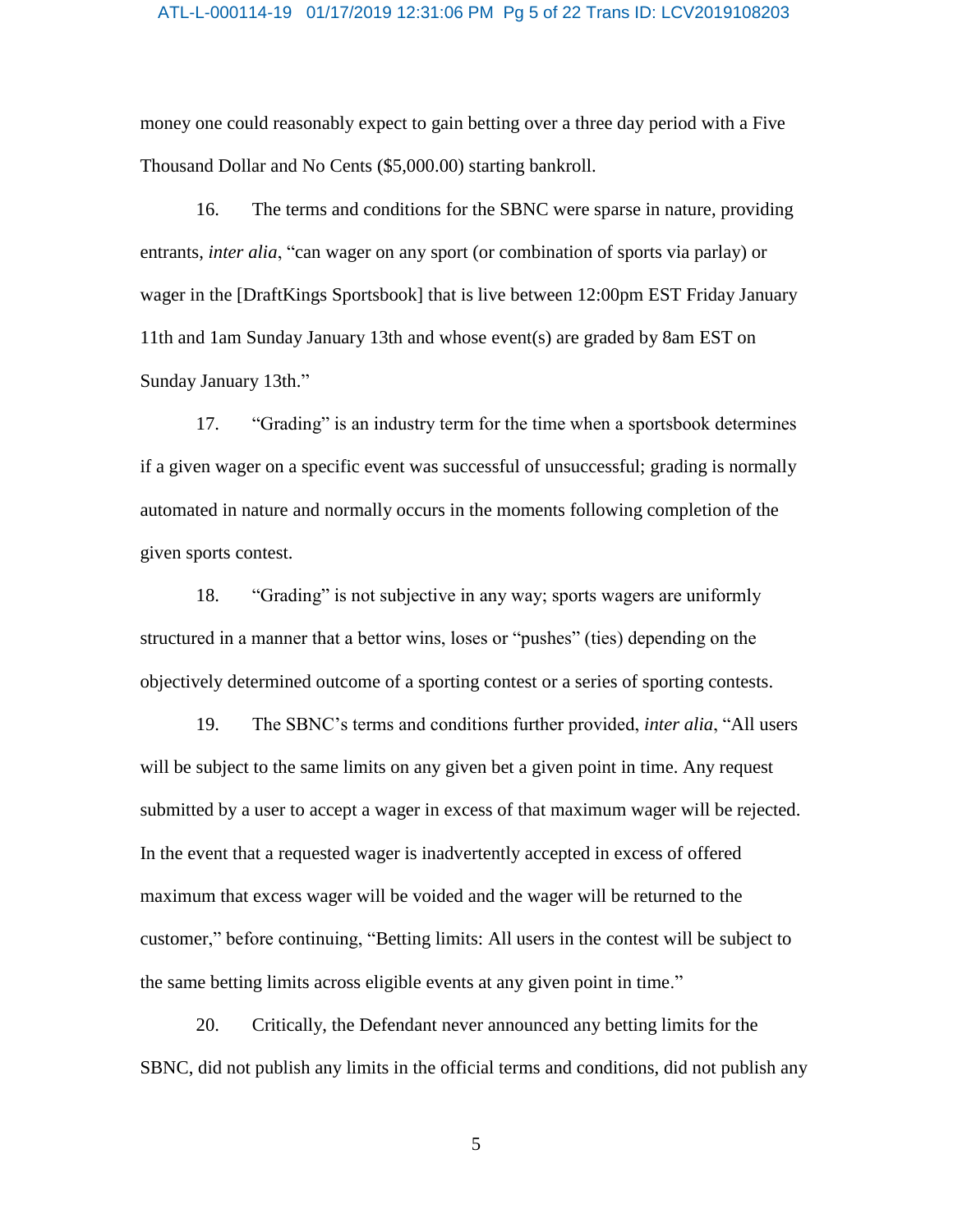#### ATL-L-000114-19 01/17/2019 12:31:06 PM Pg 6 of 22 Trans ID: LCV2019108203

limits in the official rules, and did not publish any limits in the official "FAQ" page dedicated to the SBNC.

21. The website for the SBNC expressly advertised, *inter alia*, "You can play anywhere in New Jersey."

22. On September 11, 2019, Mr. Leong tendered Ten Thousand Dollars and No Cents (\$10,000.00) to the Defendant, to enter the SBNC, and traveled from New York, to New Jersey, at his own expense, for the duration of the SBNC, to participate in the SBNC.

### **General Allegations: Mayhem Overtakes the SBNC**

23. Numerous participants in the SBNC – including Mr. Leong – follow Jonathan Aguiar ("Mr. Aguiar"), the Defendant's Senior Product Manager and one of the Defendant's most public faces, on Twitter, using the handle "@JonAguiar."

24. Prior to and throughout the SBNC, Mr. Aguiar, on behalf of the Defendant, used Twitter to promote the SBNC, encourage greater participation in the SBNC, and share an ever-changing – and often contradictory – set of rules for the SBNC.

25. At 6:46 pm on January 10, 2019 – the eve of the SBNC – Mr. Aguiar announced on Twitter, "Limits are complicated to answer in 280 but they shouldn't really come into play in major sports. We don't really have a market by market limit, it's a function of market size, odds, time til start, etc."

26. During the SBNC, the Defendant allowed all entrants – including Mr. Leong – to place whatever wagers were offered through the DraftKings platform, using whatever funds were available in the individual bettor's SBNC account.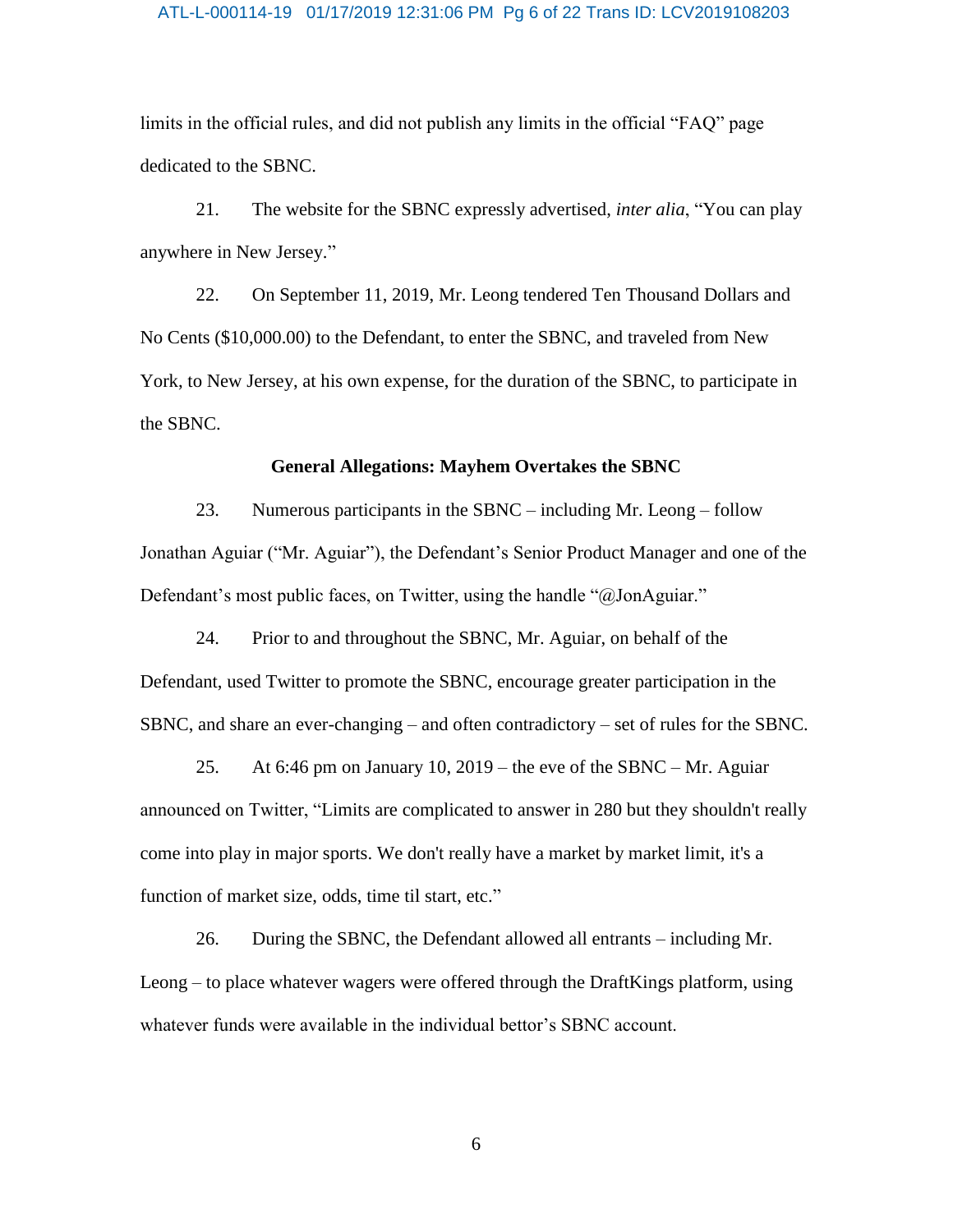#### ATL-L-000114-19 01/17/2019 12:31:06 PM Pg 7 of 22 Trans ID: LCV2019108203

27. Once a wager was posted, however, the Defendant – arbitrarily, capriciously, and almost universally without any explanation – would determine whether or not to "accept" the wager.

28. The Defendant never posted rules or terms governing what wagers would be accepted and, to the contrary, Mr. Aguiar, on behalf of the Defendant, advertised, *inter alia*, that bet size limits "shouldn't really come into play in major sports."

29. Notwithstanding this representation and the wholesale absence of any actual policy, the Defendant accepted certain wagers and rejected others in a schizophrenic and wholly irrational manner.

30. By way of example, at 12:59 pm on January 11, one SBNC contestant attempted to place a wager on the PGA Tour Sony Open – the personification of the "major sports" for which Mr. Aguiar had assured limits "shouldn't really come into play" – only to have the wager rejected even though the wager was available in the DraftKings sportsbook.

31. Yet two wagers by the same bettor, of the same variety, on the same contest, placed within forty five (45) minutes of the foregoing rejected wager, were accepted in the SBNC

32. By way of further anecdote, at 4:29 pm on January 11, one SBNC contestant attempted to place a One Thousand One Hundred Six Dollars and Seventy Eight Cents (\$1,106.78) wager on the total number of rebounds by a single player in the NBA contest between the Indiana Pacers and the New York Knicks – again, the personification of the "major sports" for which Mr. Aguiar had assured limits "shouldn't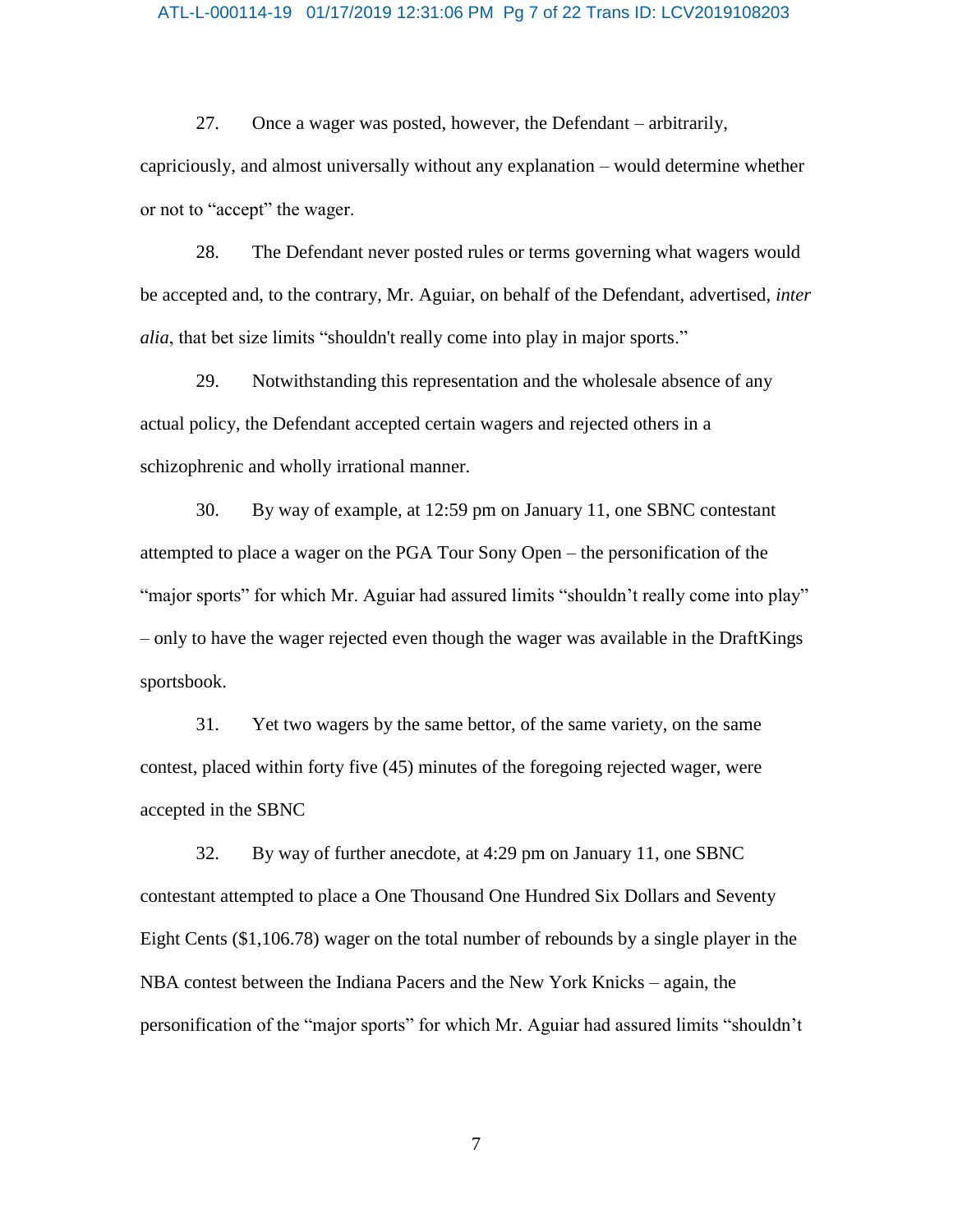#### ATL-L-000114-19 01/17/2019 12:31:06 PM Pg 8 of 22 Trans ID: LCV2019108203

really come into play" – only to have the wager rejected even though the wager was available in the DraftKings sportsbook.

33. Stunningly, however, the same bettor placed another wager, also at 4:29 pm on January 11, on the same NBA contest between the Indiana Pacers and the New York Knicks, also on the number of rebounds by an individual player, in the amount of One Thousand Three Hundred Ninety Three Dollars and Twenty Two Cents (\$1,393.22) – an even greater sum than the rejected wager referenced in the foregoing paragraph – and had it accepted.

34. Stated otherwise, the same type of wager, on the same sporting event, placed by the same bettor, at the same time on the same day, was accepted in one instance and rejected in another instance, with the rejected wager being for *less* than the accepted wager.

35. Moreover, a review of accepted wagers, when juxtaposed to wagers Mr. Leong attempted to make but had rejected, reveals similarly sized wagers, on similar propositions, involving similar sporting events, were accepted for some bettors yet rejected for others, without any rhyme or reason.

36. Further complicating matters, the amount of time it took for wagers to be accepted or rejected varied appreciably, with SBNC participants not having access to wagered funds while this subjective and seemingly random decision making process was undertaken.

37. Pragmatically, this meant one entrant in the SBNC could wager funds, have the bet rejected, and be able to place a new bet with the same money, in a matter of seconds, while another entrant in the SBNC could wager funds, wait close to ten minutes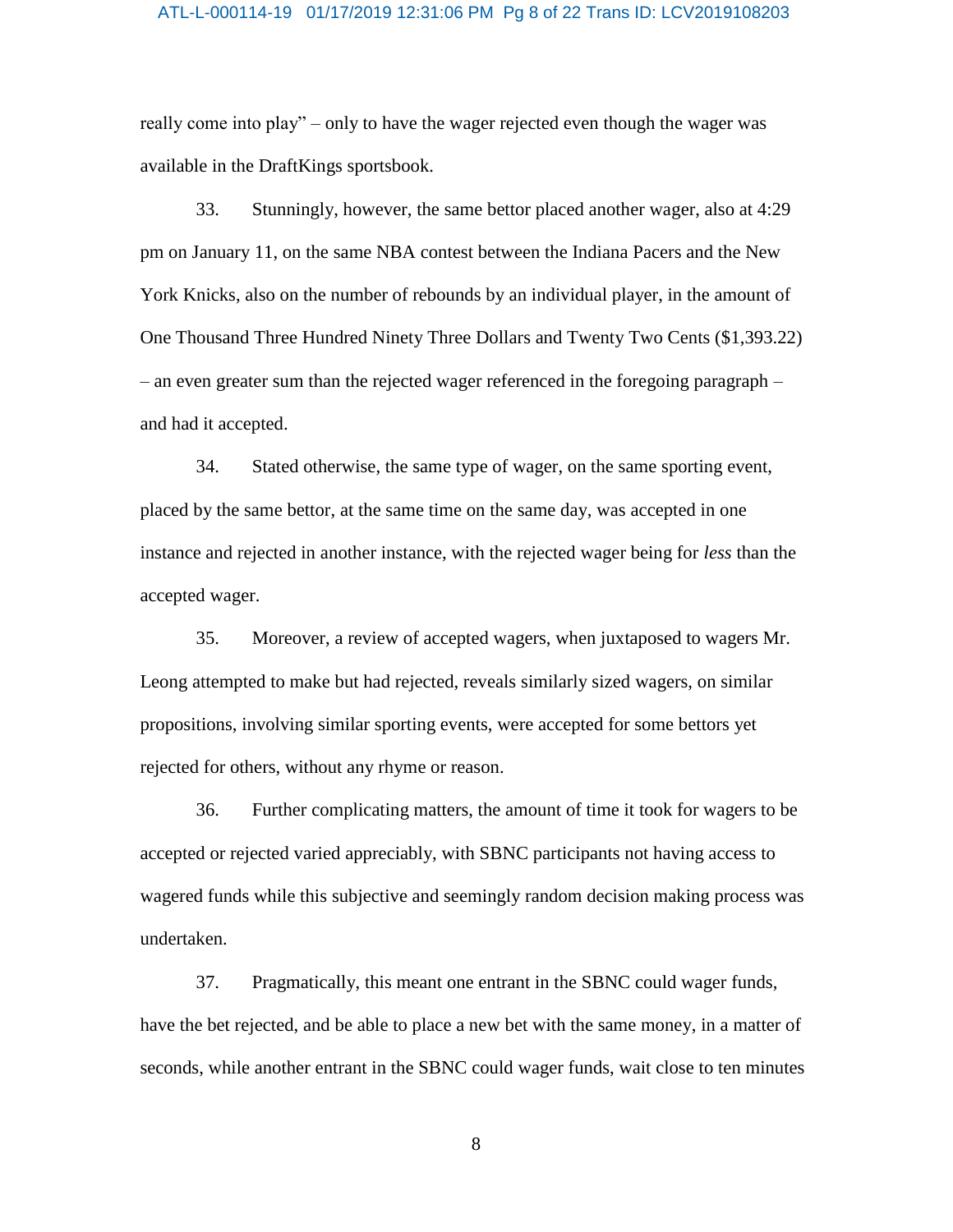#### ATL-L-000114-19 01/17/2019 12:31:06 PM Pg 9 of 22 Trans ID: LCV2019108203

(an eternity in the fast-moving world of sports betting, where betting lines can change on a moment's notice), and only then discover a wager has been rejected.

38. Even more brazenly, upon information and belief, the Defendant did not always use automatic grading for wagers in the SBNC but, rather, allowed individual bettors present at the event's headquarters in Jersey City, New Jersey to personally approach persons at a help desk, after the conclusion of an event on which such bettors had wagered, and have the wagers graded manually so funds would become available for the bettors to use in subsequent contests.

39. By way of anecdote, at one point a wager made by Mr. Leong, as part of the SBNC, proved successful at the conclusion of an NFL football game, yet was not graded automatically or immediately, with Mr. Leong waiting more than two hours for the winning funds to become available for further wagering in his SBNC account and, even then, only having the monies credited when he hired a rideshare driver to take him to the SBNC headquarters in Jersey City, personally approached the help desk set up by the Defendant, and pleaded with an individual to have his wager graded, which then occurred within a matter of minutes.

40. This creates fundamental issues because the use of proceeds from one wager to place a subsequent wager is integral to a contest like the SBNC where the target is to amass the greatest amount of money in a short period of time; yet by allowing persons in one location to secure quicker grading of wagers on events of import to their strategy, while making persons throughout the rest of New Jersey way until the Defendant got around to grading a contest, the persons physically present secured a wholly inequitable and significant strategic advantage.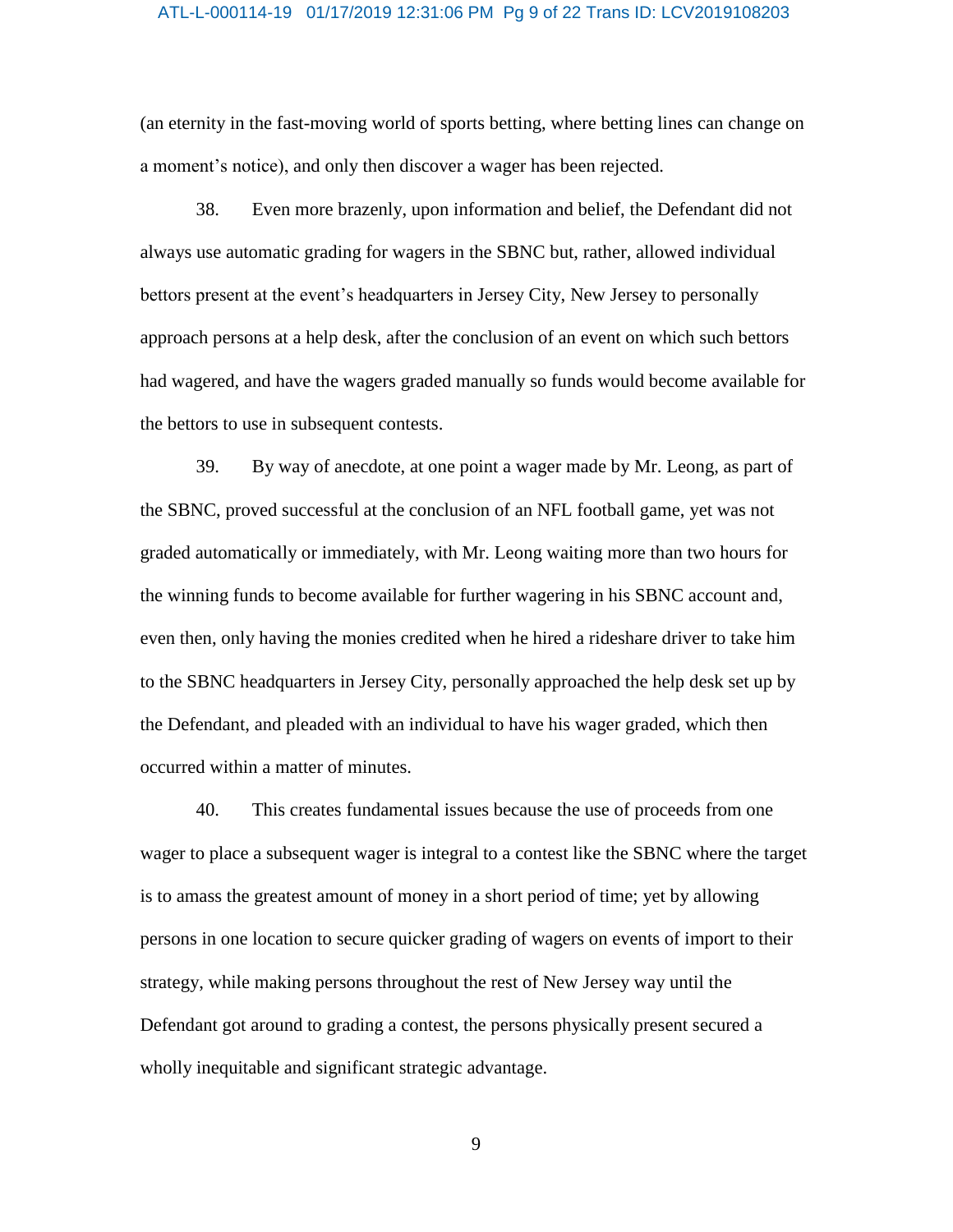#### ATL-L-000114-19 01/17/2019 12:31:06 PM Pg 10 of 22 Trans ID: LCV2019108203

41. Even more bafflingly, it appears the same contests were graded in a manner that allowed certain bettors to receive funds before other bettors.

42. By way of anecdote, on January 13, two NFL games were available for wagering, with a brief period of time between the conclusion of the first game and the start of the second game.

43. Somehow, the Defendant managed to make proceeds of successful wagers on the first game available to some SBNC participants, but not other SBNC participants, in time for them to be used to wager on the second game.

44. Given that the only wagering permitted on January 13 was on these two NFL games (as opposed to on the preceding two days, when all contests were available for wagering if not arbitrarily rejected), and January 13 was the final day of the contest, this meant that certain participants had the ability to "press" their winnings from the penultimate contest into the final contest, while other participants were left with depleted funds to make meager wagers on the final contest.

45. Further muddying the SBNC, the Defendant advertised on the official "FAQ" page for the event that the cutoff for final wagers would be the earlier of 4:25 pm on January 13 or the time when the second NFL game that day commenced, yet at least one participant in the contest has asserted that he was able to have at least one wager accepted after commencement of that second NFL game, while most contest participants were by then locked out of the wagering system and unable to place further bets.

46. Over Four Million Dollars and No Cents (\$4,000,000.00) was wagered by SBNC participants during the three day period, with the Defendant reportedly collecting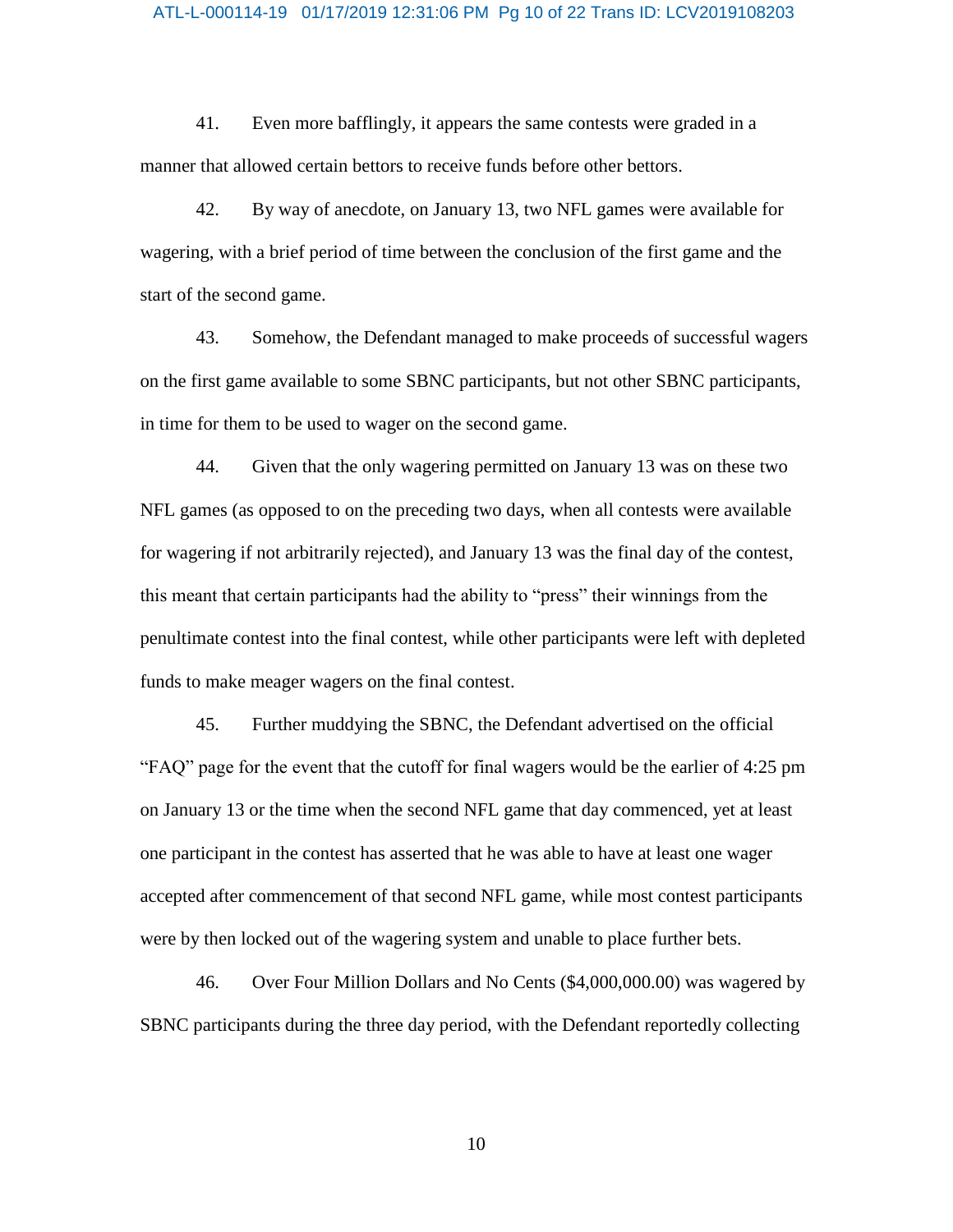#### ATL-L-000114-19 01/17/2019 12:31:06 PM Pg 11 of 22 Trans ID: LCV2019108203

at least Three Hundred Thirty Four Thousand Dollars and No Cents (\$334,000.00) in net losses by participants.

47. Mr. Leong did not win any part of the contest prize pool at the conclusion of the SBNC.

#### **General Allegations: Class Allegations**

48. This action is brought, and may properly proceed, as a class action, pursuant to New Jersey Court Rule 4:32(b)(3).

49. Plaintiff seeks certification of a Class, initially defined as: All persons or business entities who paid an entry fee to participate, or to sponsor another to participate, in the SBNC.

50. The members of the Class for whose benefit this action is being brought are so numerous that joinder of all members is impracticable.

51. Specifically, upon information and belief, there were 192 persons who participated in the SBNC and potentially more who may have helped pay the entry fee. Even if putative Class members were limited to just the participants, the Class is so numerous that joinder of all members is necessarily impracticable, as maintenance of a case with 192 individual plaintiffs would create logistical issues so radically disproportionate to the size of this controversy as to effectively deny such participants a meaningful opportunity to their day in court.

52. The questions of law and fact *sub judice* are uniform to all members of the Class, as each person is similarly impacted by the arbitrary and capricious nature with which the Defendant operated the SBNC, each person is the victim of the same negligent activities of the Defendant, each person is the victim of the same false advertising of the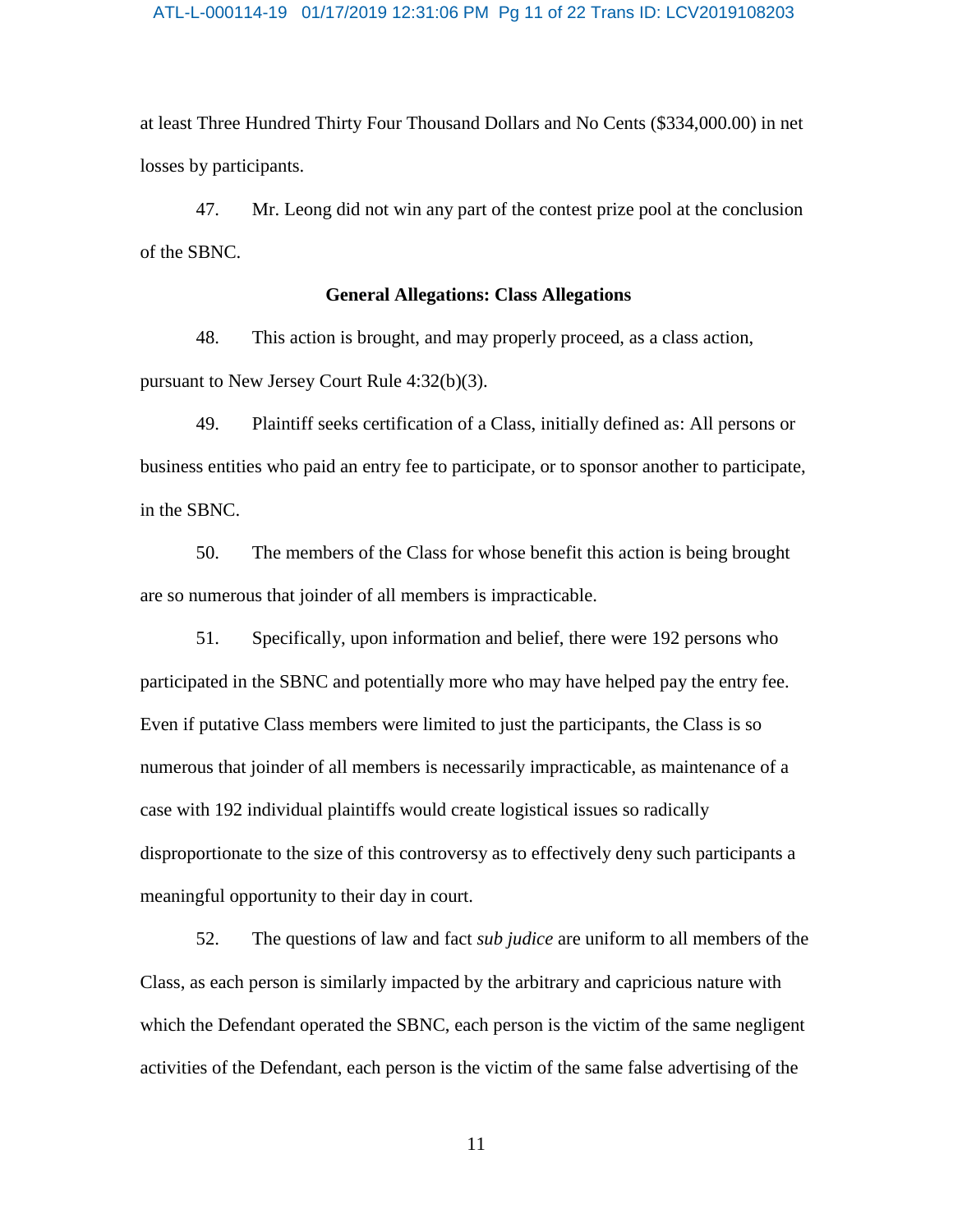#### ATL-L-000114-19 01/17/2019 12:31:06 PM Pg 12 of 22 Trans ID: LCV2019108203

Defendant, and each person was deprived of the same opportunity to participate in a contest that meets even the lowest thresholds of care owed to the betting public.

53. Plaintiff asserts claims that are typical of the claims of the members of the Class which he seeks to represent, because he tendered the same entry fee as the other class members, participated in the same contest as other class members, fell victim to the same arbitrary and capricious regime as other class members, and brings herein causes of action which could be maintained by any of his fellow members of the Class.

54. Mr. Leong is dedicated to fairly and adequately protesting the Class and has been selected to be the named plaintiff herein after extensive consultation with other similarly situated persons.

55. Should this Honorable Court for any reason find Mr. Leong is alone insufficient to represent the Class, at least five (5) other persons, all similarly situated, are prepared to join this case as named plaintiffs.

56. Plaintiff does not have any interests which are incompatible or contrary to those of the Class.

57. The questions of law or fact common to the Class members, as detailed above, predominate over any questions affecting only individual members.

58. A class action is superior to other available methods for the fair and efficient adjudication of the claims of Plaintiff and the putative Class.

59. Specifically, the Class is too numerous for individual actions and the economic damages are too small to warrant individual actions when compared to the expense and burden of individual litigation.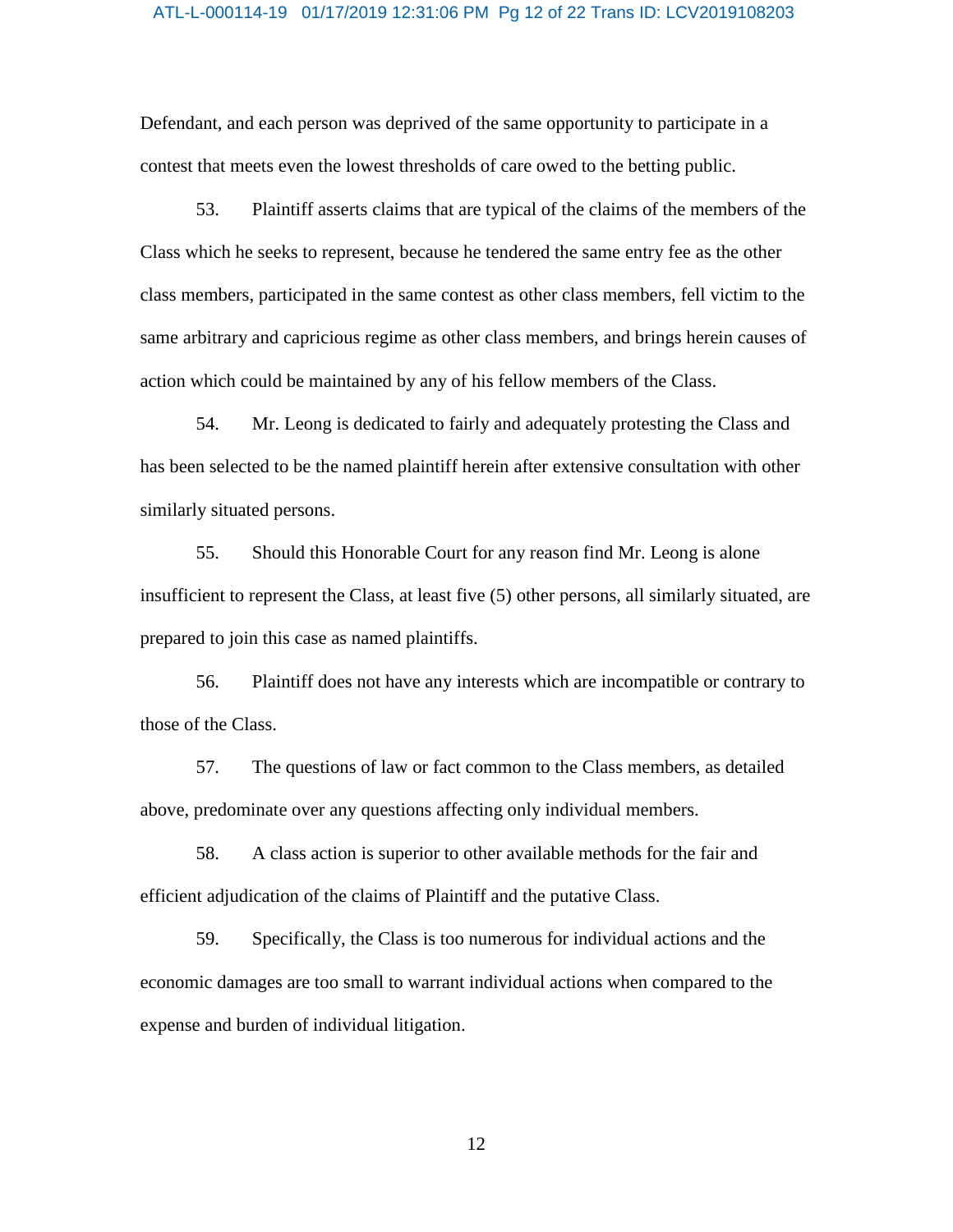#### ATL-L-000114-19 01/17/2019 12:31:06 PM Pg 13 of 22 Trans ID: LCV2019108203

60. A class action for these claims will provide an orderly and expeditious process for the Class members, and will serve to conserve judicial resources, as well as time and expenses for the Class members.

61. The members of the Class are readily identifiable from the records of Defendant.

62. Plaintiff has retained competent counsel who is experienced in the prosecution of litigation and in claims related to the gaming industry. The Proposed Class Counsel will fairly and adequately represent the interests of the Class. Proposed Class Counsel has identified and investigated the potential claims in this action. Proposed Class Counsel has extensive experience in complex litigation, litigation pertaining to gaming industry, class action litigation, and consumer claims similar to the type asserted in the instant action. Proposed Class Counsel has knowledge of the applicable law for this action and will commit the necessary resources to represent this Class.

## **CLASS ACTION CLAIMS**

#### **Count I – Violation of the New Jersey Consumer Fraud Act**

63. Mr. Leong, individually and on behalf of himself and those similarly situated, repeats and realleges each and every foregoing paragraph of his Complaint as though fully set forth herein.

64. The Defendant's operation of the SBNC constituted the sale of "merchandise" within the definition set forth in N.J.S.A. 56:8-1, as the Defendant's operation of the SBNC was a "service[]… offered, directly or indirectly to the public for sale…"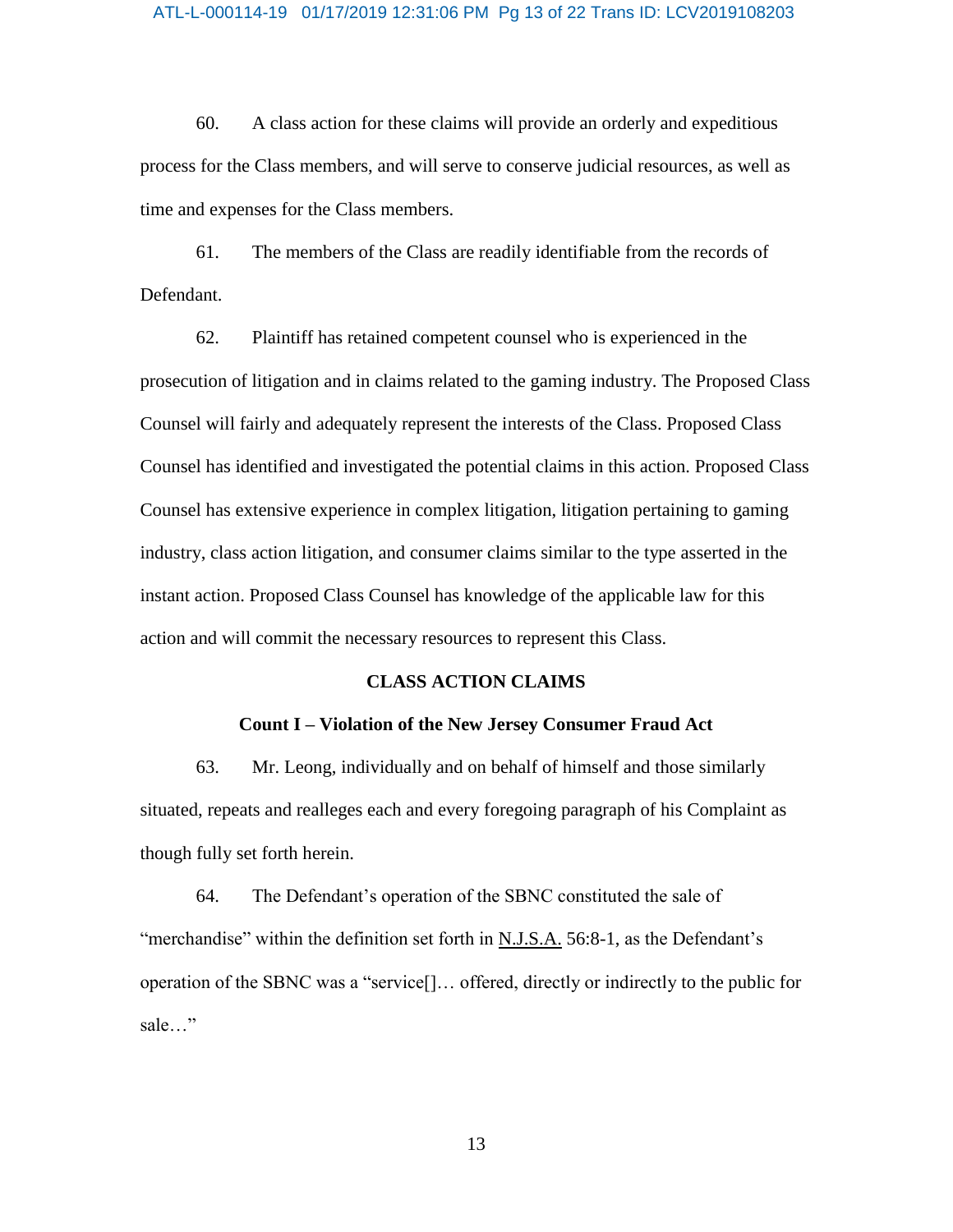#### ATL-L-000114-19 01/17/2019 12:31:06 PM Pg 14 of 22 Trans ID: LCV2019108203

65. The Defendant's arbitrary and capricious acceptance of some wagers, and rejection of other similar wagers; prompter grading of wagers for persons physically present in Jersey City; crediting some SBNC participants with winning funds from a given sporting contest upon which bets had been placed, before crediting other SBNC participants with winnings funds from the same contests on which bets had been placed; permitting at least one SBNC contestant to wager after the announced close of wagering in the SBNC; and general operation of the SBNC in an arbitrary, capricious and uniformly haphazard manner; all constitute unconscionable practices n connection with the Defendant's sale of merchandise, in contravention of N.J.S.A. 56:8-2.

66. The Defendant's advertisement that individuals could participate in the SBNC from anywhere in New Jersey, but provision of strategic advantages to persons physically present in Jersey City, in the form of quicker wager grading and more rapid availability of winnings to be re-wagered, constitutes an unconscionable commercial practice, a deception, a false pretense, a false promise, and a misrepresentation in connection with the Defendant's sale of merchandise, in contravention of N.J.S.A. 56:8- 2.

67. The Defendant's advertisement, through its agent Mr. Aguiar, that betting limits in the SBNC "shouldn't really come into play in major sports," coupled with the Defendant's rejection of myriad wagers on major sports, on apparent account of the commensurate bet sizes, constitutes an unconscionable commercial practice, a deception, a false pretense, a false promise, and a misrepresentation in connection with the Defendant's sale of merchandise, in contravention of N.J.S.A. 56:8-2.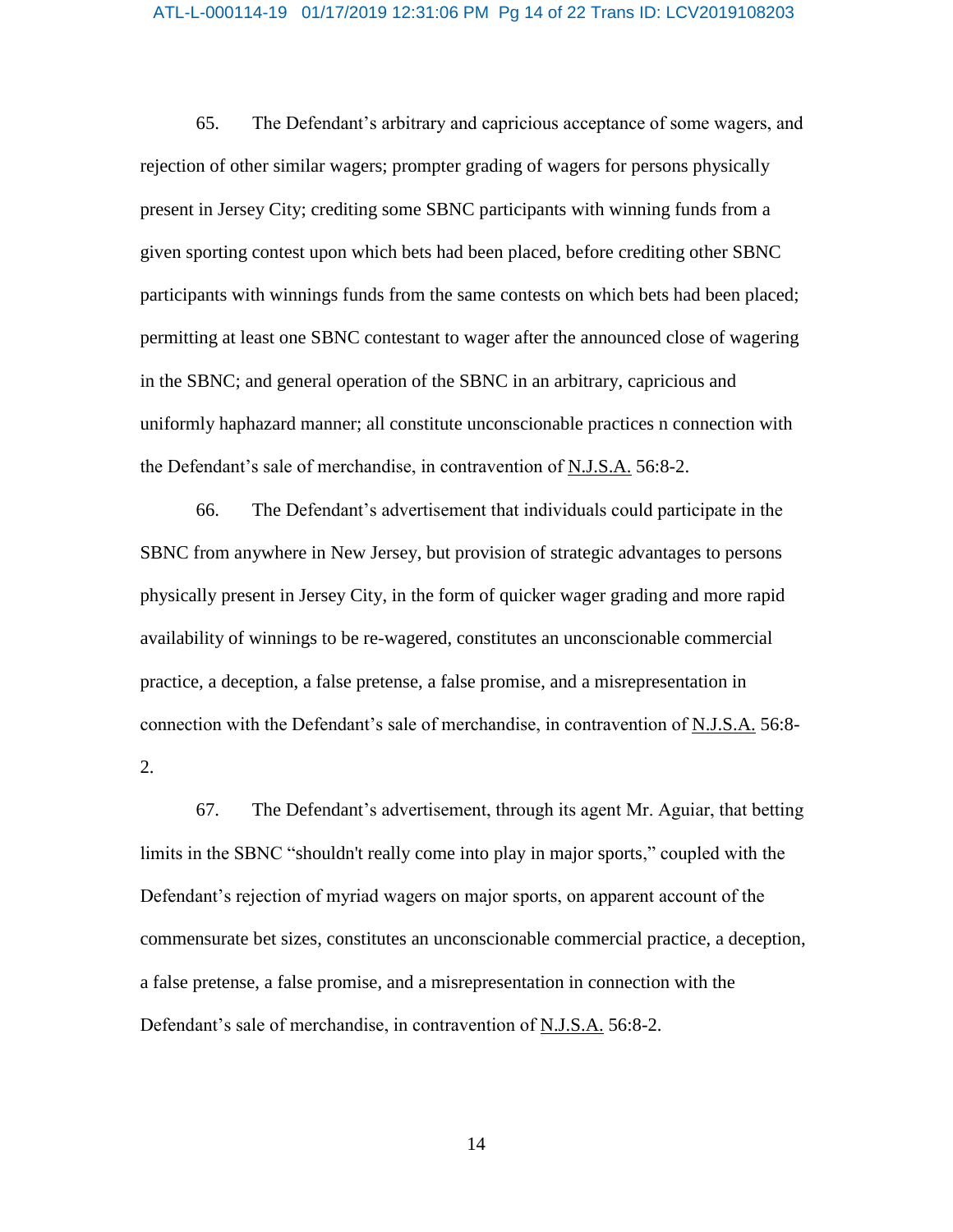#### ATL-L-000114-19 01/17/2019 12:31:06 PM Pg 15 of 22 Trans ID: LCV2019108203

68. The Defendant's implicit representation that all members of the public entering the SBNC would have an equal chance to win a part of the prize pool therein, with the only advantages being those correlative to individual bettors' skill, strategy, and intellect, when, in fact, the Defendant's arbitrary and capricious operation of the SBNC made the Defendant's own ever-changing and unpredictable inconsistent behaviors a major determining factor in the selection of prize pool recipients, constitutes an unconscionable commercial practice, a deception, a false pretense, a false promise, and a misrepresentation in connection with the Defendant's sale of merchandise, in contravention of N.J.S.A. 56:8-2.

69. The Defendant's representations granted Plaintiff and the proposed Class members an established legal right, namely the legal right to participate in the SBNC.

70. Plaintiff and the proposed Class members paid Defendant significant consideration to obtain this right.

71. Defendant's conduct, as set forth above, was carried out with a lack of good faith, honesty in fact, and observance of fair dealing.

72. As a consequence of Defendant's conduct, Plaintiff has suffered an ascertainable loss.

73. Specifically, Defendant's conduct, as set forth above, has rendered the benefits of Plaintiff and proposed Class members' entry fee valueless or of minimal value.

### **Count II – Fraudulent Inducement**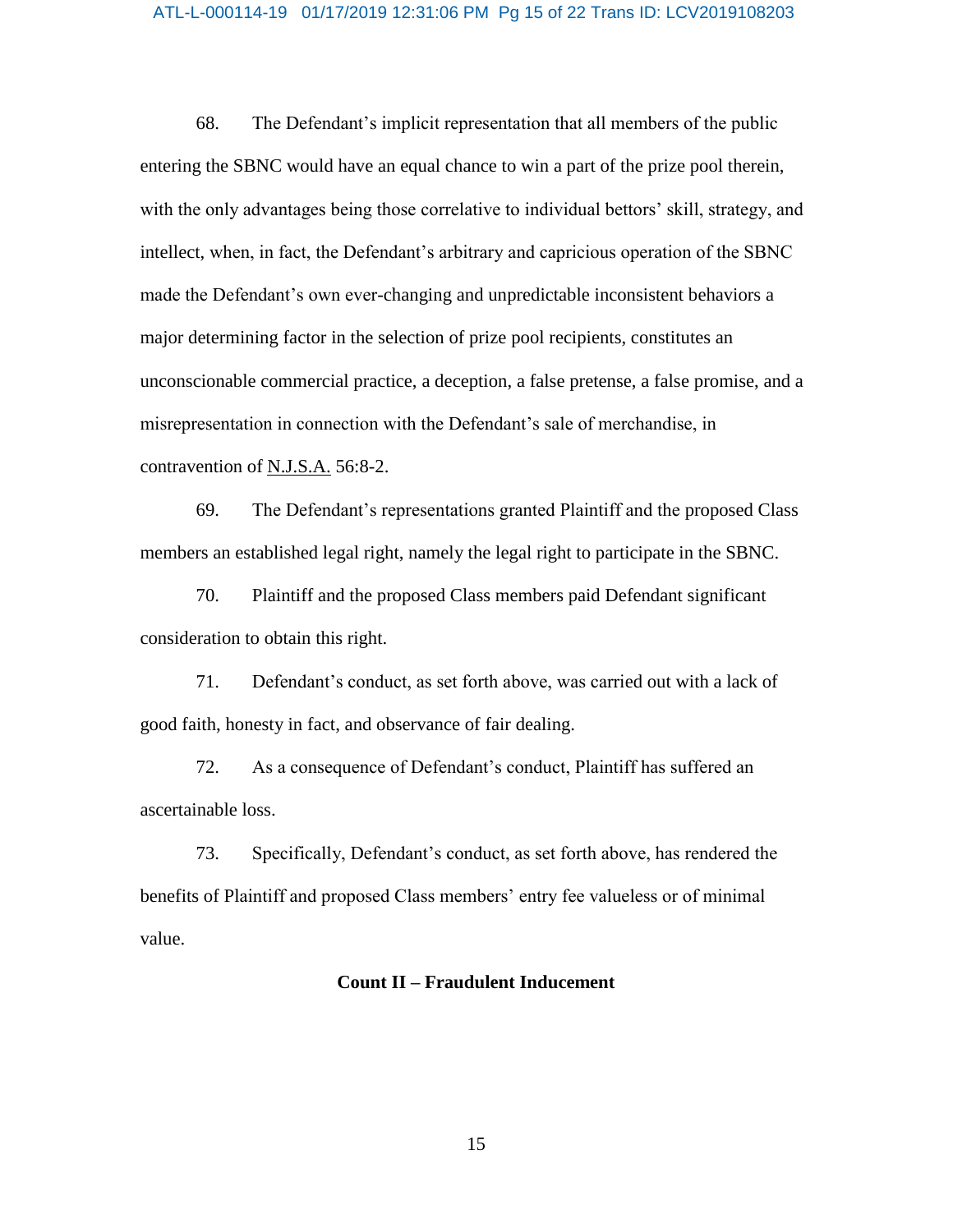#### ATL-L-000114-19 01/17/2019 12:31:06 PM Pg 16 of 22 Trans ID: LCV2019108203

74. Mr. Leong, individually and on behalf of himself and those similarly situated, repeats and realleges each and every foregoing paragraph of his Complaint as though fully set forth herein.

75. The Defendant advertised that persons would be able to participate in the SBNC from anywhere in the State of New Jersey and, in so doing, implicitly advertised that persons would be able to equally participate in the SBNC from anywhere in New Jersey.

76. This representation was material in nature, as it induced persons – including Mr. Leong and the putative Class members – to travel to New Jersey to participate in the SBNC, and tender the entry fee for the SBNC, while making arrangements to stay in parts of New Jersey separate and apart from the space operated by the Defendant in Jersey City.

77. By employing a staff of persons at the Jersey City location who could manually grade wagers on request, and creating a regime where such requests could only be made in person, the Defendant knew of the falsity of the foregoing representation, as persons present in Jersey City would have a competitive advantage in the SBNC relative to persons present in other parts of New Jersey.

78. The Defendant intended its representation be relied upon, as the representation was in the nature of an advertisement meant to lure people to New Jersey so they would tender their monies to the Defendant for the SBNC.

79. Mr. Leong and the putative Class members relied on this representation when he traveled to New Jersey, tendered his SBNC entry fee to the Defendant, and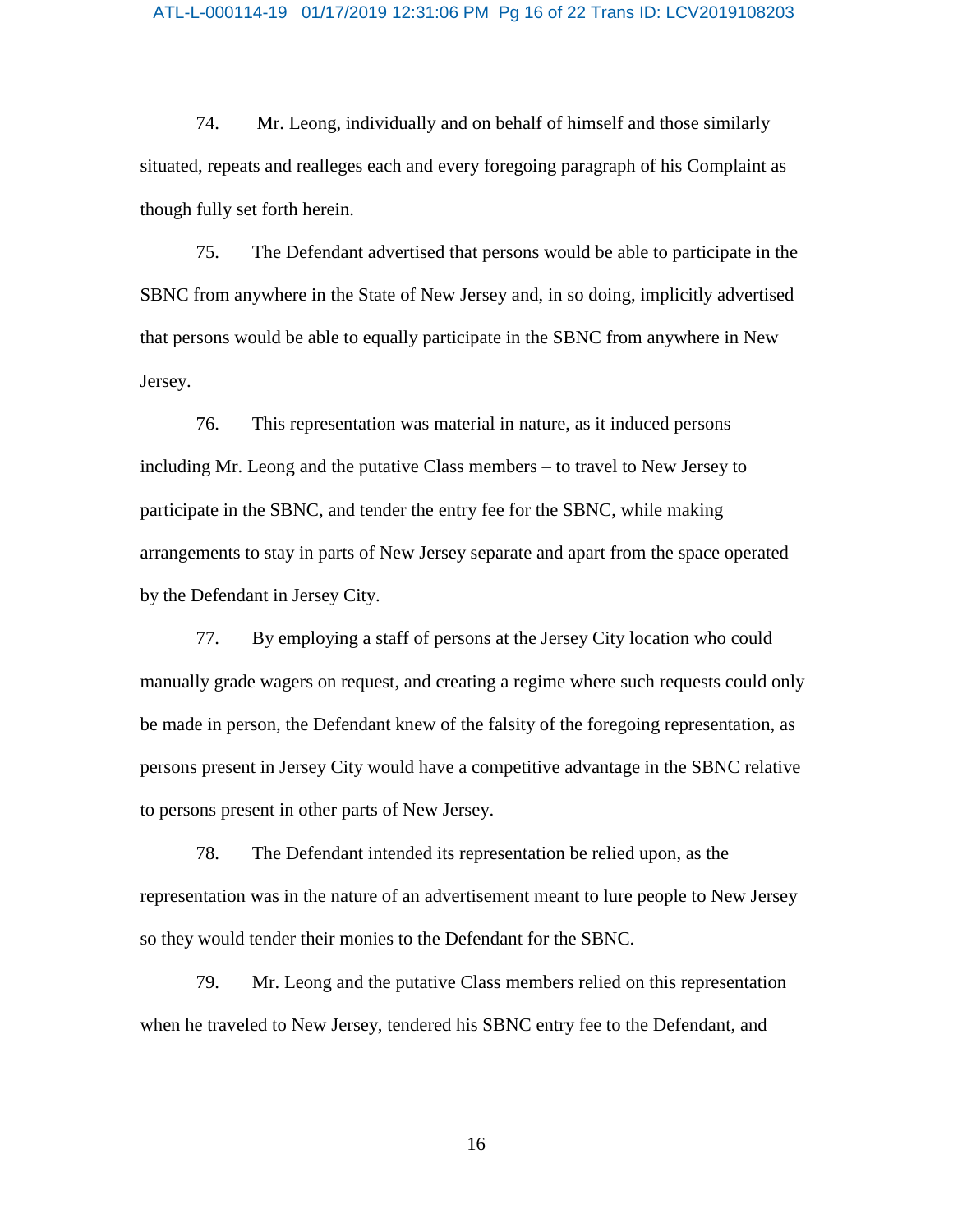#### ATL-L-000114-19 01/17/2019 12:31:06 PM Pg 17 of 22 Trans ID: LCV2019108203

made arrangements to participate in the SBNC from a location in New Jersey other than the Defendant's makeshift headquarters in Jersey City.

80. Mr. Leong and the putative Class members were material harmed by this representation, as his bets were graded slower than those of persons present in Jersey City – meaning he did not have access to gaming capital as promptly as his competitors – and he ultimately lost both time and money making a nearly two hour trip to Jersey City so he could have one of his wagers graded in person.

## **Count III – Negligent Misrepresentation**

81. Mr. Leong, individually and on behalf of himself and those similarly situated, repeats and realleges each and every foregoing paragraph of his Complaint as though fully set forth herein.

82. The Defendant incorrectly represented persons could equally participate in the SBNC from anywhere in New Jersey.

83. The Defendant incorrectly represented betting limits would not come into play, during the SBNC, in connection with major sporting events.

84. The Defendant incorrectly represented all members of the public entering the SBNC would have an equal chance to win a part of the prize pool therein, with the only advantages being those correlative to individual bettors' skill, strategy, and intellect.

85. The Defendant incorrectly represented the SBNC would be operated in a uniform, orderly manner.

86. Mr. Leong and the putative Class members relied upon each of these representations in traveling to New Jersey and tendering the entry fee to participate in the SBNC.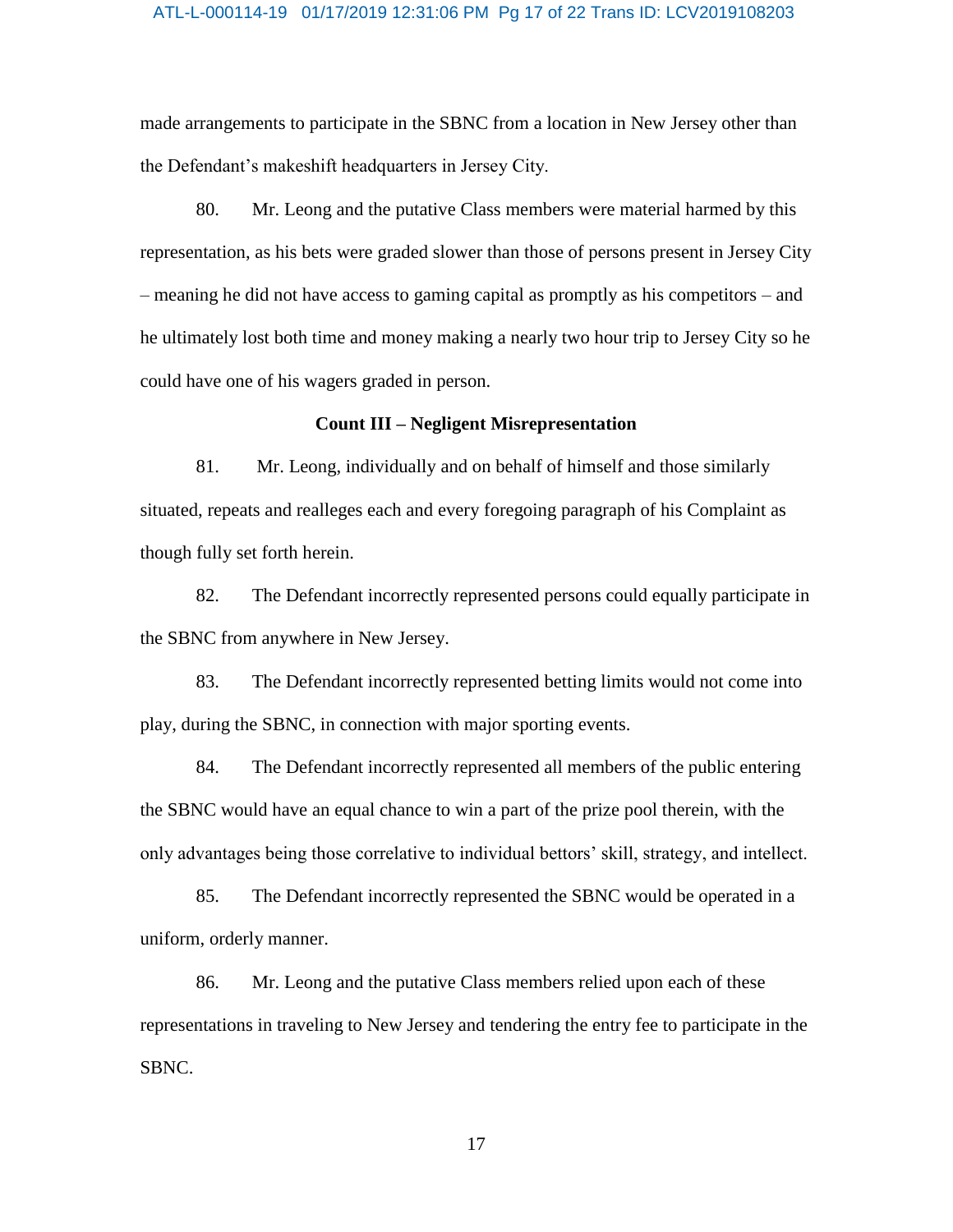#### ATL-L-000114-19 01/17/2019 12:31:06 PM Pg 18 of 22 Trans ID: LCV2019108203

87. Mr. Leong and the putative Class members have been injured in an amount equal to his entry fee for the SBNC and his travel costs associated with the SBNC, by these negligent misrepresentations of the Defendant.

## **Count IV – Negligence**

88. Mr. Leong, individually and on behalf of himself and those similarly situated, repeats and realleges each and every foregoing paragraph of his Complaint as though fully set forth herein.

89. The Defendant owed a duty to Mr. Leong and other SBNC entrants to operate the SBNC in a fair and uniform manner.

90. The Defendant breached this duty by crediting different bettors with winnings from the same game at different times, by accepting certain wager types on given games from certain bettors and rejecting similar wager types on the same given games from other bettors, by manually grading wagers at the request of persons physically present in Jersey City, by accepting some wagers after the close of betting from certain contestants and disallowing them from other contestants, by accepting or rejecting wagers from some contestants in a matter of seconds while waiting up to ten minutes to accept or reject wagers from other contests, and by generally operating the SBNC in a shoddy, arbitrary, capricious and haphazard manner that falls well below the most minimal of obligations owed the betting public by a licensed sports betting operator.

91. The Defendant's negligence caused Mr. Leong and the putative Class members to incur damages in the form of lost betting monies, lost travel money, and funds incurred frantically traveling to Jersey City in the middle of the SBNC to have a wager manually graded.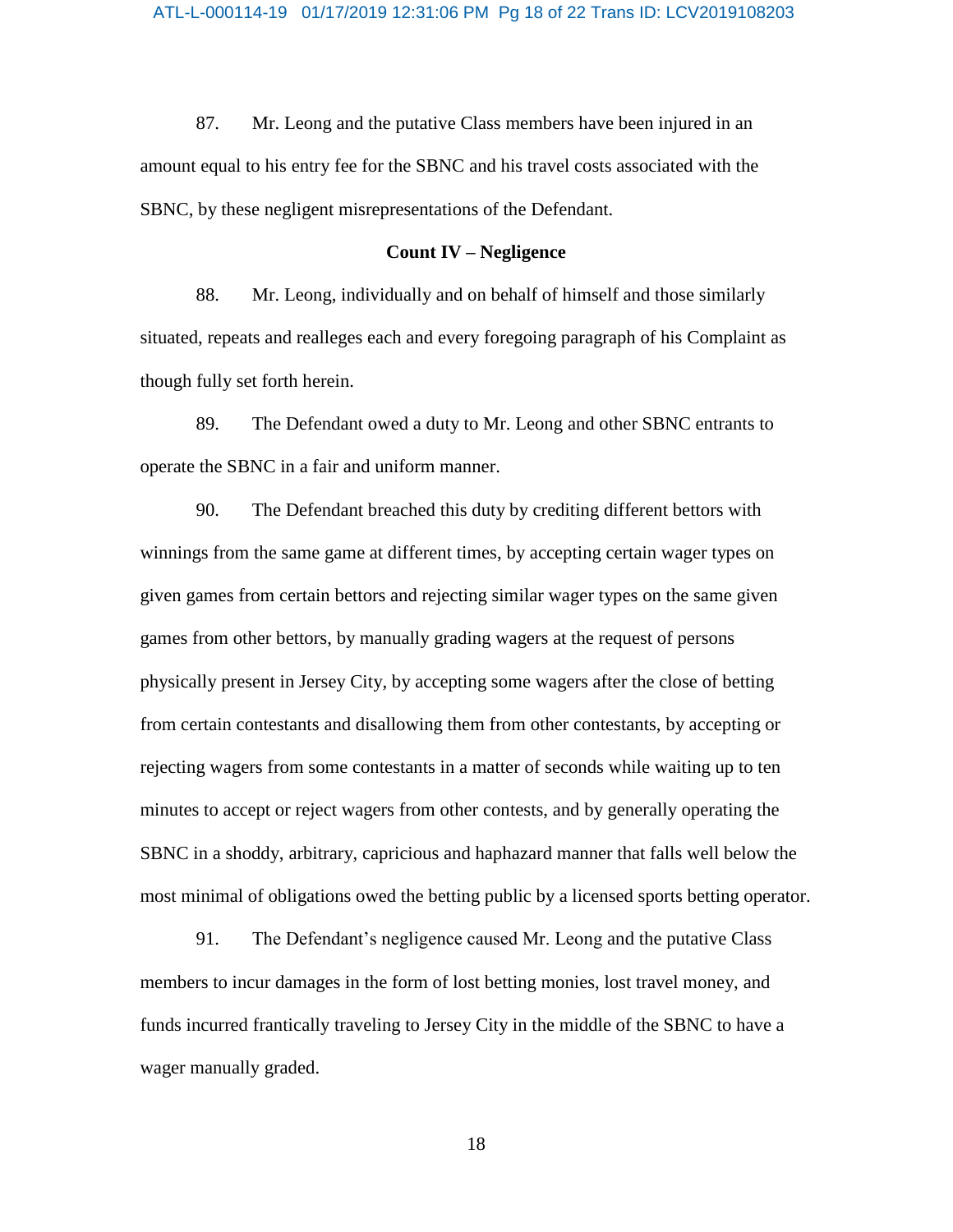92. Mr. Leong and the putative Class members have thus been damaged in a sum equal to his entry fee, plus his travel expenses, plus the monies he paid to frantically travel to Jersey City in the middle of the SBNC to have a wager graded.

## **PRAYER FOR RELIEF**

**WHEREFORE**, Plaintiff, on behalf of himself and all others similarly situated, demands Judgment against Defendants as follows:

A. Certifying this matter as a class action for money damages pursuant to R.  $4:32-1(b)(3);$ 

B. Appointing Plaintiff as Class Representative;

C. Appointing Plaintiff's attorneys, the Proposed Class Counsel, as Class Counsel;

D. Awarding Plaintiff and the Class members compensatory damages, including, but not limited to, a refund of the ten thousand dollars and no cents (\$10,000.00) entry fee paid to Defendant to participate in the SBNC, pursuant to N.J.S.A. 56:8-2.11 and 56:8-19;

E. Awarding Plaintiff and the Class members treble damages pursuant to N.J.S.A. 56:8-19;

F. Awarding Plaintiff and the Class members ten thousand dollars and no cents (\$10,000.00) for the first action of the Defendant found to be in contravention of the New Jersey Consumer Fraud Act, and for twenty thousand dollars and no cents (\$20,000.00) for each subsequent action of the Defendant found to be in contravention of the New Jersey Consumer Fraud Act, pursuant to **N.J.S.A.** 56:8-13;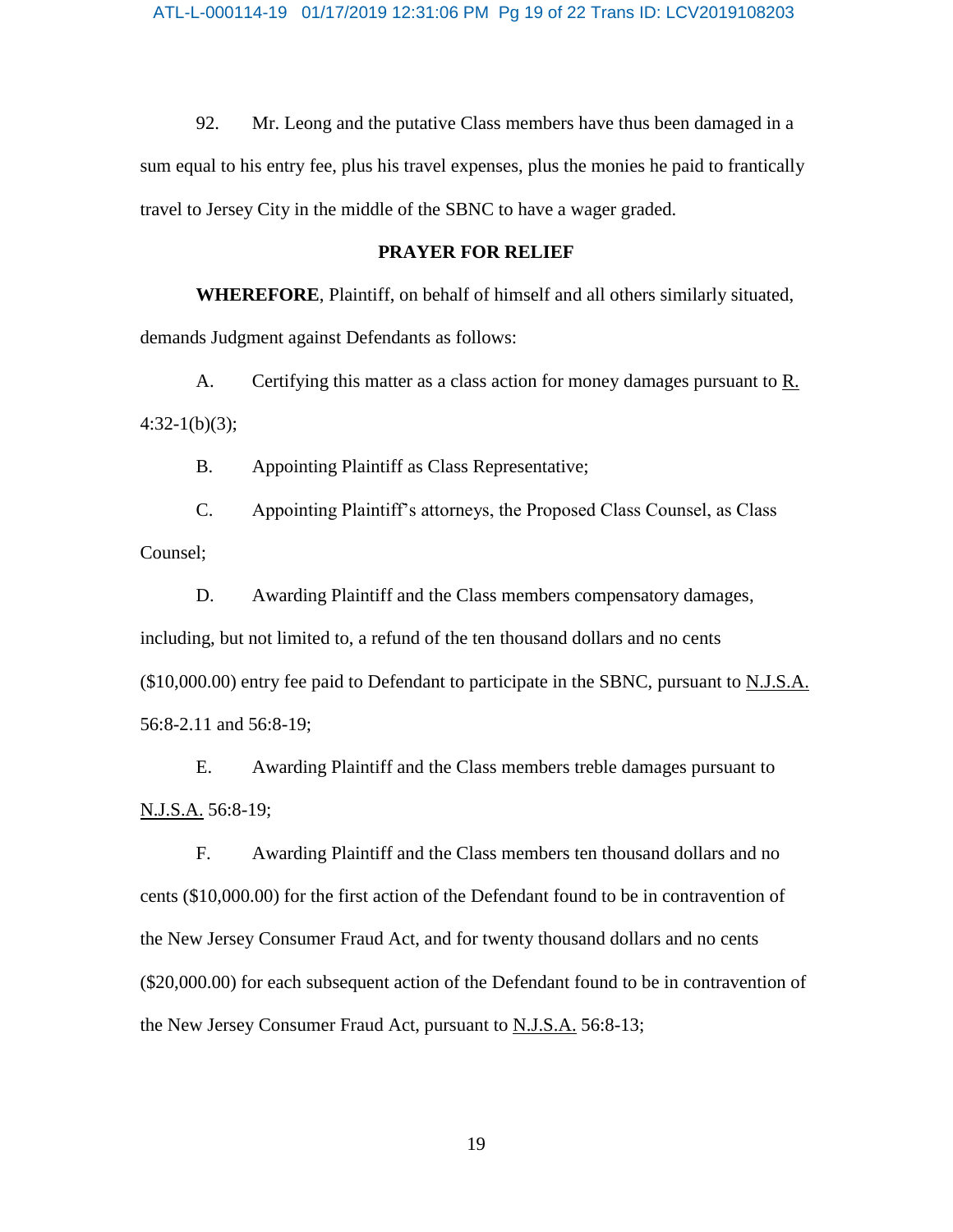### ATL-L-000114-19 01/17/2019 12:31:06 PM Pg 20 of 22 Trans ID: LCV2019108203

G. Awarding Plaintiff and the Class members compensatory damage including, but not limited to, a refund of the ten thousand dollars and no cents (\$10,000.00) entry fee paid to Defendant to participate in the SBNC, due to Defendant's fraudulent inducement, negligent misrepresentation, and/or negligence;

H. Awarding Plaintiff and the Class members punitive damages in a sum equal to three hundred thirty four thousand dollars and no cents (\$334,000.00) or such other amount as a jury may deem fit;

I. Awarding Plaintiff and the Class members reasonable attorneys' fees and costs pursuant to N.J.S.A. 56:8-19.

J. Awarding Plaintiff and the Class members pre-judgment and postjudgment interest; and

K. Awarding Plaintiff and the Class members such other relief as the Court deems equitable, just, and appropriate.

# **LAW OFFICES OF WILLIAM H. PILLSBURY PLLC**

*Attorneys for Plaintiff and the Putative Class*

By: */s/ William H. Pillsbury* William H. Pillsbury

**THE VERSTANDIG LAW FIRM LLC** *Pro Hac Vice Petition Forthcoming*

By: */s/ Maurice B. VerStandig* Maurice B. VerStandig

Dated: January 17, 2019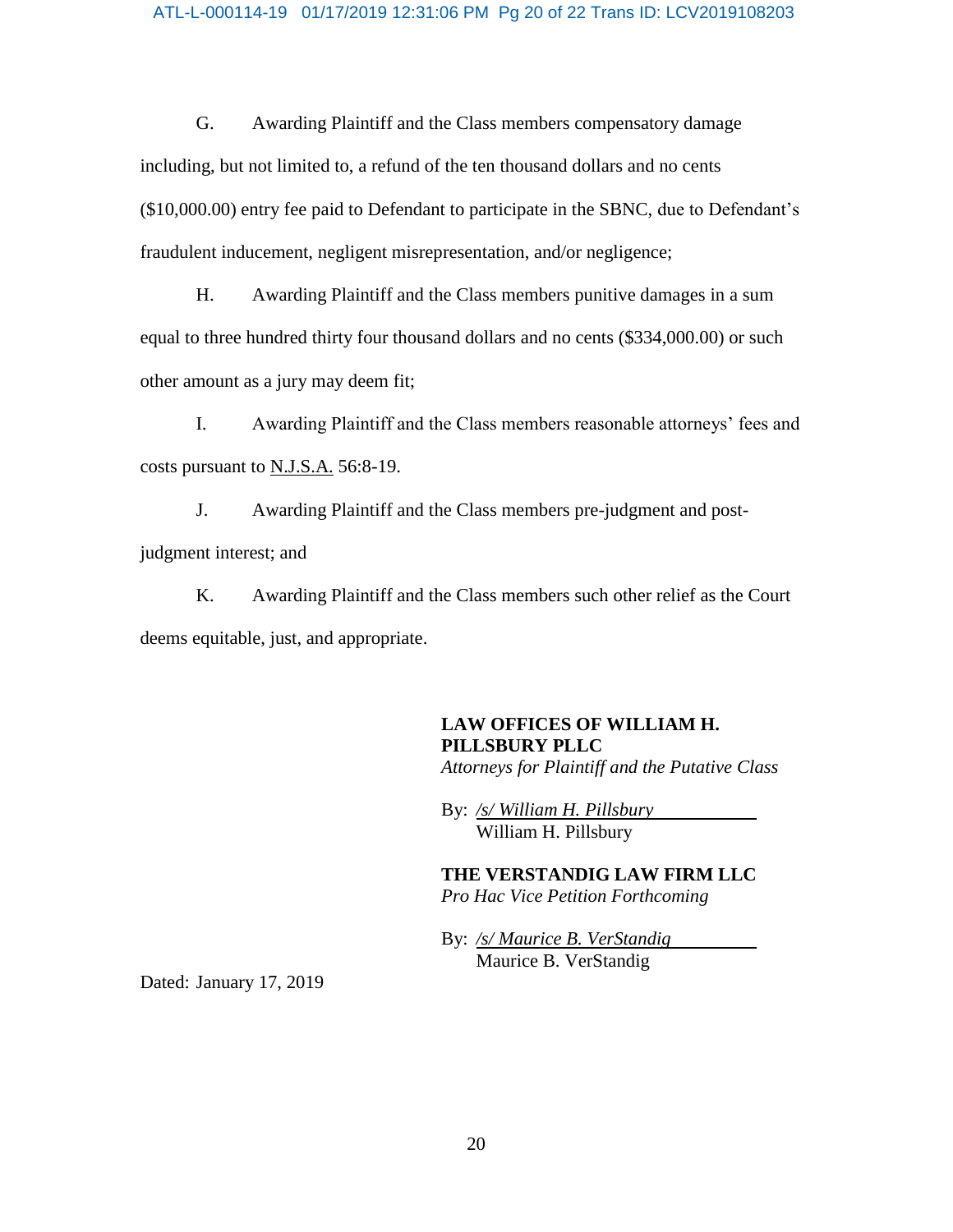ATL-L-000114-19 01/17/2019 12:31:06 PM Pg 21 of 22 Trans ID: LCV2019108203

## **DESIGNATION OF TRIAL COUNSEL**

Pursuant to R. 4:25-4, William H. Pillsbury, Esq., is hereby designated as trial

counsel for Plaintiff and the putative class in this matter.

## **LAW OFFICES OF WILLIAM H. PILLSBURY PLLC** *Attorneys for Plaintiff and the Putative Class*

By: */s/ William H. Pillsbury* William H. Pillsbury

Dated: January 17, 2019

## **JURY DEMAND**

Plaintiff hereby demands trial by jury of all issues in this action.

## **LAW OFFICES OF WILLIAM H. PILLSBURY PLLC** *Attorneys for Plaintiff and the Putative Class*

By: */s/ William H. Pillsbury* William H. Pillsbury

Dated: January 17, 2019